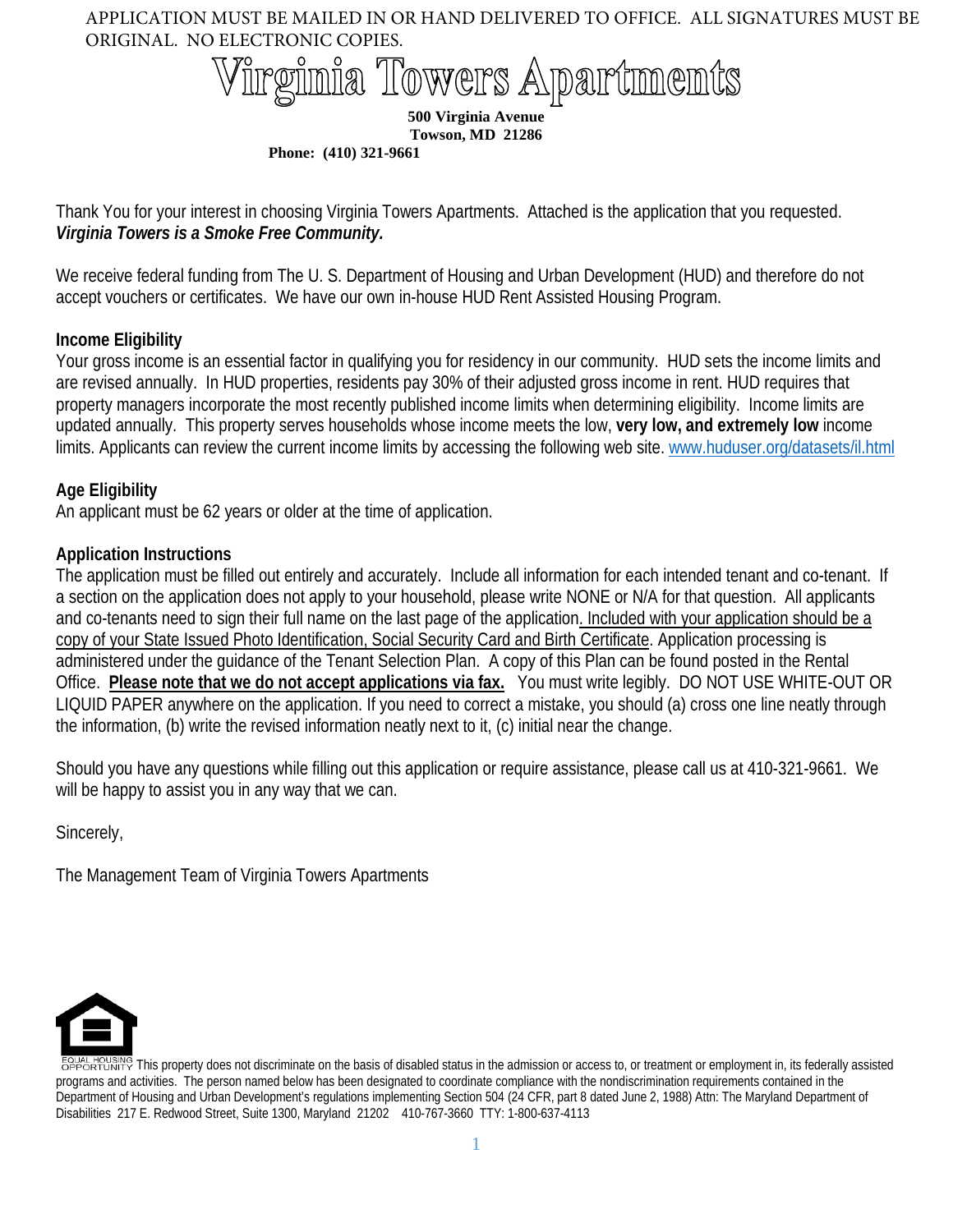| APPLICATION MUST BE MAILED IN OR HAND DELIVERED TO OFFICE. ALL SIGNATURES MUST BE<br>ORIGINAL. NO ELECTRONIC COPIES |                                                                                                                                                                                                                                                                                      |                     |                                                                                                                |
|---------------------------------------------------------------------------------------------------------------------|--------------------------------------------------------------------------------------------------------------------------------------------------------------------------------------------------------------------------------------------------------------------------------------|---------------------|----------------------------------------------------------------------------------------------------------------|
|                                                                                                                     | Virginia Towers Apartments                                                                                                                                                                                                                                                           |                     |                                                                                                                |
|                                                                                                                     | 500 Virginia Avenue                                                                                                                                                                                                                                                                  |                     |                                                                                                                |
|                                                                                                                     | <b>Towson, MD 21286</b><br>Phone: (410) 321-9661                                                                                                                                                                                                                                     | Fax: (410) 583-5803 |                                                                                                                |
|                                                                                                                     |                                                                                                                                                                                                                                                                                      |                     |                                                                                                                |
| FOR OFFICE USE ONLY                                                                                                 |                                                                                                                                                                                                                                                                                      |                     |                                                                                                                |
| Virginia Towers is a Smoke-Free Community<br>PLEASE PRINT CLEARLY                                                   |                                                                                                                                                                                                                                                                                      |                     |                                                                                                                |
| <b>GENERAL INFORMATION (Fill in all that applies to you as Head of Household)</b>                                   |                                                                                                                                                                                                                                                                                      |                     |                                                                                                                |
| 1.                                                                                                                  |                                                                                                                                                                                                                                                                                      |                     |                                                                                                                |
|                                                                                                                     | (Print name as it appears on Social Security Card)<br>Date of Birth: \[\string_{\string_{\string_{\string_{\string_{\string_{\string_{\string_{\string_{\string_{\string{\string{\string{\string{\string{\string{\string{\string{\string{\string{\string{\string{\string{\string{\st |                     |                                                                                                                |
|                                                                                                                     |                                                                                                                                                                                                                                                                                      |                     |                                                                                                                |
| 2.                                                                                                                  | (Street)                                                                                                                                                                                                                                                                             |                     | $(Apt. \#)$                                                                                                    |
|                                                                                                                     |                                                                                                                                                                                                                                                                                      |                     |                                                                                                                |
|                                                                                                                     | (City)                                                                                                                                                                                                                                                                               | (State)             | (Zip Code)                                                                                                     |
|                                                                                                                     |                                                                                                                                                                                                                                                                                      |                     |                                                                                                                |
|                                                                                                                     | (Home)                                                                                                                                                                                                                                                                               | (Work)              | (Cell)                                                                                                         |
| How long have you lived at present address? __________ Years<br>3.                                                  |                                                                                                                                                                                                                                                                                      |                     | from to                                                                                                        |
| (a) If you have lived at the above address less than 5 years, list your previous address:                           |                                                                                                                                                                                                                                                                                      |                     |                                                                                                                |
|                                                                                                                     | (Street)                                                                                                                                                                                                                                                                             |                     | $(Apt. \#)$                                                                                                    |
|                                                                                                                     | (City)                                                                                                                                                                                                                                                                               | (State)             | (Zip Code)                                                                                                     |
|                                                                                                                     |                                                                                                                                                                                                                                                                                      |                     |                                                                                                                |
| (b)                                                                                                                 | (Street)                                                                                                                                                                                                                                                                             |                     | $(Apt. \#)$                                                                                                    |
|                                                                                                                     | (City)                                                                                                                                                                                                                                                                               | (State)             | (Zip Code)                                                                                                     |
| 4.<br>5.<br>How did you hear about Virginia Towers Apartments? _____________________________<br>6.                  | Are you employed? Yes No Do you own a car? Yes No No No<br>Check which size unit you are applying for $\_\_1$ BR $\_\_2$ BR                                                                                                                                                          |                     |                                                                                                                |
| 7.<br>8. Have you ever been convicted of illegal drug use or any other criminal activity? Yes ____ No ___           |                                                                                                                                                                                                                                                                                      |                     | Will you be bringing a pet to live with you? Yes _____ No ____ (If so, the pet cannot weigh more than 25 lbs.) |
|                                                                                                                     |                                                                                                                                                                                                                                                                                      |                     |                                                                                                                |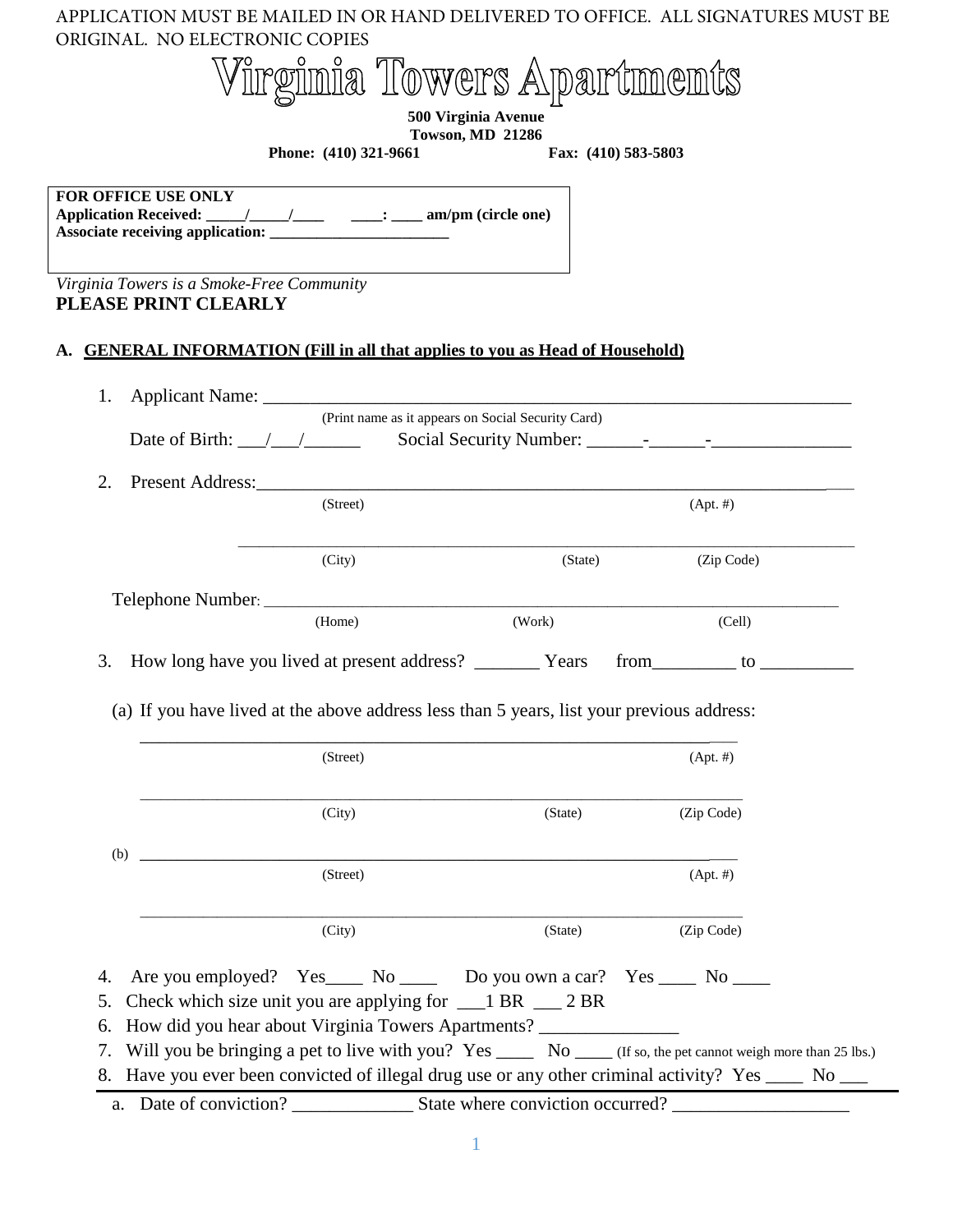|                     |                                                                                       | 9. Are you required to sign up as a registrant Sex Offender? Yes ____ No ____                        |             |  |
|---------------------|---------------------------------------------------------------------------------------|------------------------------------------------------------------------------------------------------|-------------|--|
|                     | <b>SPOUSE OR CO-TENANT INFORMATION</b>                                                |                                                                                                      |             |  |
|                     |                                                                                       | (Print name as it appears on social security card)                                                   |             |  |
|                     | Date of Birth: $\angle$                                                               |                                                                                                      |             |  |
|                     | (Street)                                                                              |                                                                                                      | $(Apt. \#)$ |  |
|                     |                                                                                       |                                                                                                      |             |  |
|                     | (City)                                                                                | (State)                                                                                              | (Zip code)  |  |
|                     | 12. How long have you lived at present address? ___________ Years                     |                                                                                                      | from to     |  |
|                     |                                                                                       |                                                                                                      |             |  |
|                     |                                                                                       | (a) If you have lived at the above address less than 5 years, list your previous address:            |             |  |
|                     | (Street)                                                                              |                                                                                                      | $(Apt. \#)$ |  |
|                     |                                                                                       |                                                                                                      |             |  |
|                     | (City)                                                                                | (State)                                                                                              | (Zip Code)  |  |
| (b)                 |                                                                                       |                                                                                                      |             |  |
|                     | (Street)                                                                              |                                                                                                      | $(Apt. \#)$ |  |
|                     | (City)                                                                                | (State)                                                                                              | (Zip Code)  |  |
|                     |                                                                                       |                                                                                                      |             |  |
|                     | 13. Are you employed? Yes_____ No _____<br>14. Do you own a car? Yes ______ No ______ |                                                                                                      |             |  |
|                     |                                                                                       | 15. Have you ever been convicted of illegal drug use or any other criminal activity? Yes ____ No ___ |             |  |
|                     |                                                                                       |                                                                                                      |             |  |
|                     |                                                                                       | 16. Are you required to sign up as a registrant Sex Offender? Yes _____ No ____                      |             |  |
|                     |                                                                                       |                                                                                                      |             |  |
|                     |                                                                                       |                                                                                                      |             |  |
|                     |                                                                                       |                                                                                                      |             |  |
|                     |                                                                                       |                                                                                                      |             |  |
|                     | List below two relatives or friends who know how to contact you:                      |                                                                                                      |             |  |
| <b>B. CONTACTS:</b> |                                                                                       |                                                                                                      |             |  |
|                     |                                                                                       |                                                                                                      |             |  |
|                     | RELATIONSHIP: ___________________________                                             | RELATIONSHIP: _________________________                                                              |             |  |
|                     | CITY/STATE/ZIP: _________________________                                             |                                                                                                      |             |  |
|                     |                                                                                       |                                                                                                      |             |  |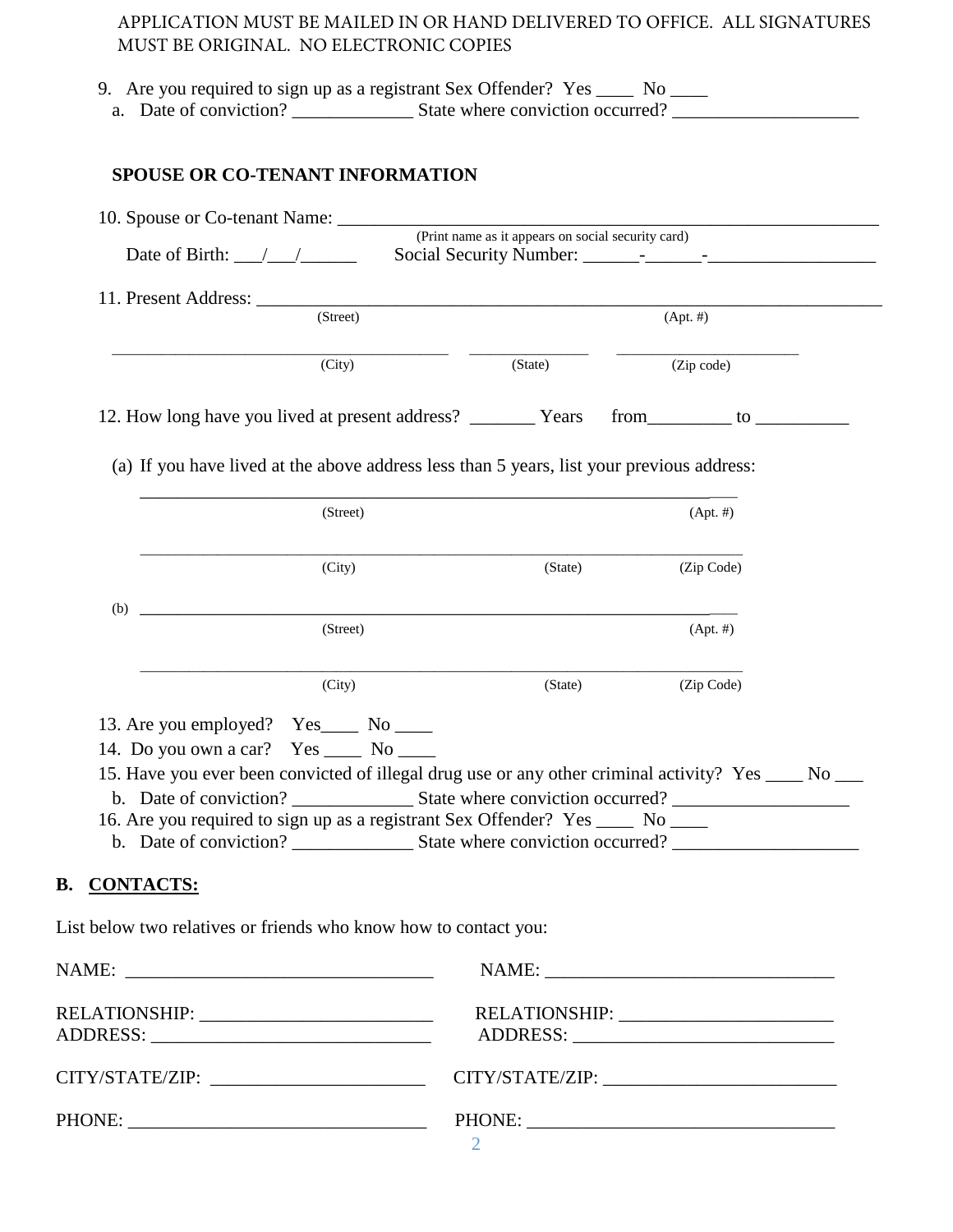# **C. HOUSEHOLD COMPOSITION & CHARACTERISTICS**

List yourself, as Head of Household, and all persons who will be living with you in this apartment:

| <b>Full Name</b> | Last 4 digits<br>of Social<br>Security # | <b>Birth</b><br>Date | <b>Birth Place</b><br>(State) | Age | <b>Sex</b> | Relationship |
|------------------|------------------------------------------|----------------------|-------------------------------|-----|------------|--------------|
|                  |                                          |                      |                               |     |            |              |
|                  |                                          |                      |                               |     |            |              |
|                  |                                          |                      |                               |     |            |              |
|                  |                                          |                      |                               |     |            |              |

# D. **APARTMENTS FOR PHYSICALLY CHALLENGED PERSONS**

Apartments for physically challenged persons are units which are designed and designated for physically disabled persons who handicap results in a functional limitation in access and use of the building. Do you need the special features of a mobility/hearing impaired apartment?

 $Yes$  **No** 

# **E. CURRENT HOUSING STATUS/NEED**

- 1. Do you plan to have anyone live with you who is not listed on this application? Yes \_\_\_ No \_\_\_ If yes, please name and explain:
- 2. Does anyone live with you **NOW** who is not listed on this application? Yes \_\_\_ No \_\_\_ If yes, please name and explain:
- 3. Have you or the co-tenant ever been evicted: Yes \_\_\_ No \_\_\_ If yes, please explain the circumstances:  $\Box$
- 4. Why do you wish to move?
- 5. Are you now living in a government assisted unit? Yes \_\_\_ No \_\_\_ Do you presently have a Section 8 voucher or certificate? Yes No
- 6. Has your or your co-tenant's residency or governmental assistance in an assisted housing program ever been terminated for fraud, non-payment of rent, or failure to comply with recertification procedures?  $Yes$   $No$   $\_\_$

\_\_\_\_\_\_\_\_\_\_\_\_\_\_\_\_\_\_\_\_\_\_\_\_\_\_\_\_\_\_\_\_\_\_\_\_\_\_\_\_\_\_\_\_\_\_\_\_\_\_\_\_\_\_\_\_\_\_\_\_\_\_\_\_\_\_\_\_\_\_\_\_\_\_\_\_\_\_\_\_\_

7. Current Landlord's Name: \_\_\_\_\_\_\_\_\_\_\_\_\_\_\_\_\_\_\_\_\_\_\_\_\_\_\_\_\_\_\_\_\_\_\_\_\_\_\_\_\_\_\_\_\_\_\_\_\_\_\_\_\_\_\_\_\_\_\_ Landlord's Address: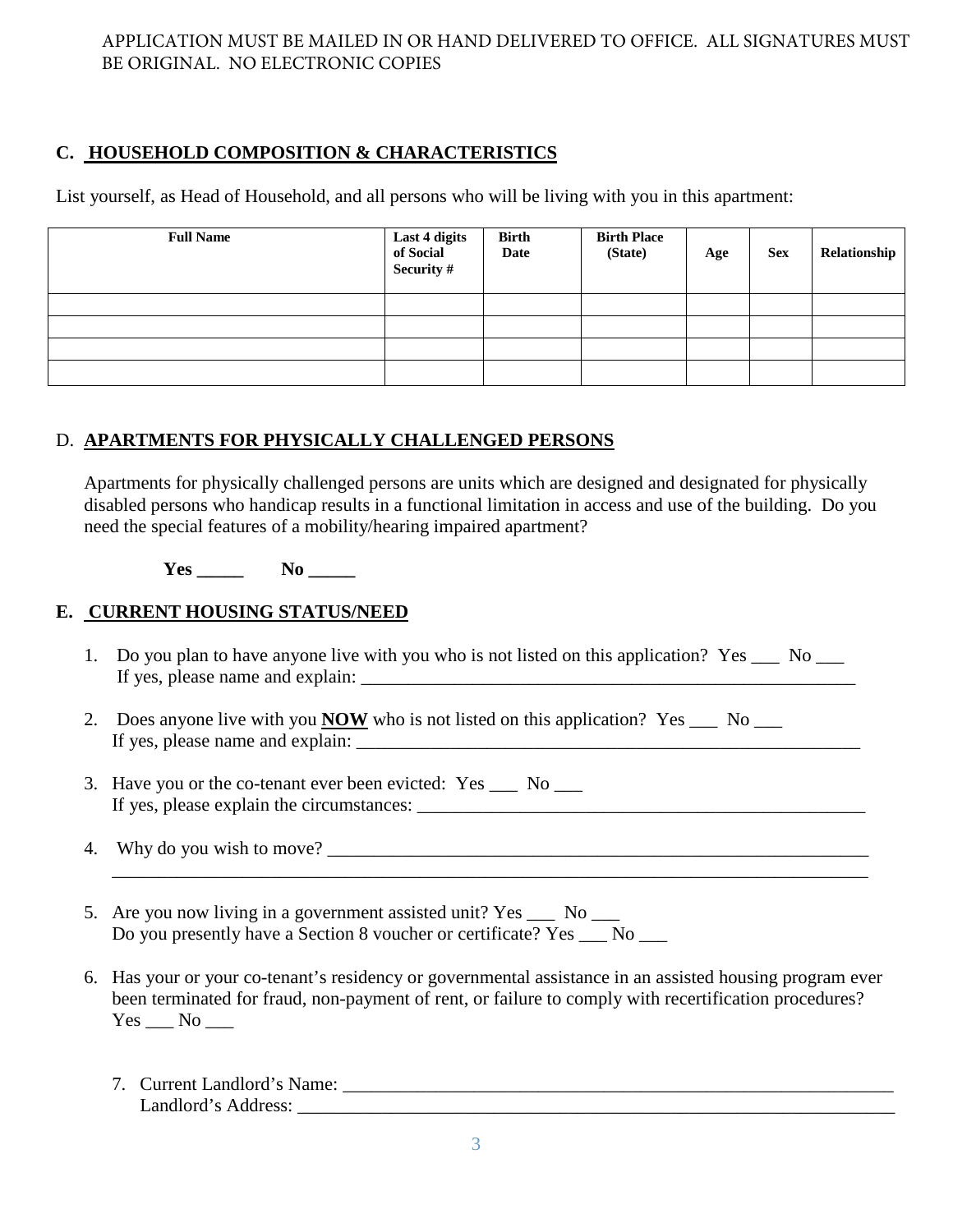City/State/Zip:

8. If your current landlord is a family member or you have lived with your current landlord for less than five (5) years, please provide us with the following information for your previous landlord.

## **F. INCOME INFORMATION**

Answer each of the following questions. For each **Yes** answer, please provide detailed information requested in the charts that follow the list of questions.

- 1. Does any member of your household work full time, part time, or seasonally? Yes \_\_\_ No \_\_\_
- 2. Does any member of your household expect to work during the next twelve (12) months? Yes  $\sim$  No  $\sim$
- 3. Does any member of your household work for someone who pays them in cash? Yes No
- 4. Does any member of your household receive or expect to receive unemployment? Yes \_\_\_ No \_\_\_
- 5. Does any member of your household receive or expect to receive alimony? Yes No
- 6. Does any member of your household receive or expect to receive SSI or Public Assistance? Yes \_\_\_ No \_\_\_
- 7. Does any member of your household receive or expect to receive income from Social Security? Yes \_\_\_ No \_\_\_
- 8. Does any member of your household receive or expect to receive income from a pension or annuity?

 $Yes \_\_No \_\_$ 9. Does any member of your household receive or expect to receive regular contributions from organizations or from individuals not living in the unit? Yes  $\qquad$  No  $\qquad$ 

10. Does any member of your household receive income from assets including interest or dividends from checking or savings accounts, Certificates of Deposits, stocks, bond, mortgages, or income from rental property, real estate, or business ventures? Yes \_\_\_ No \_\_\_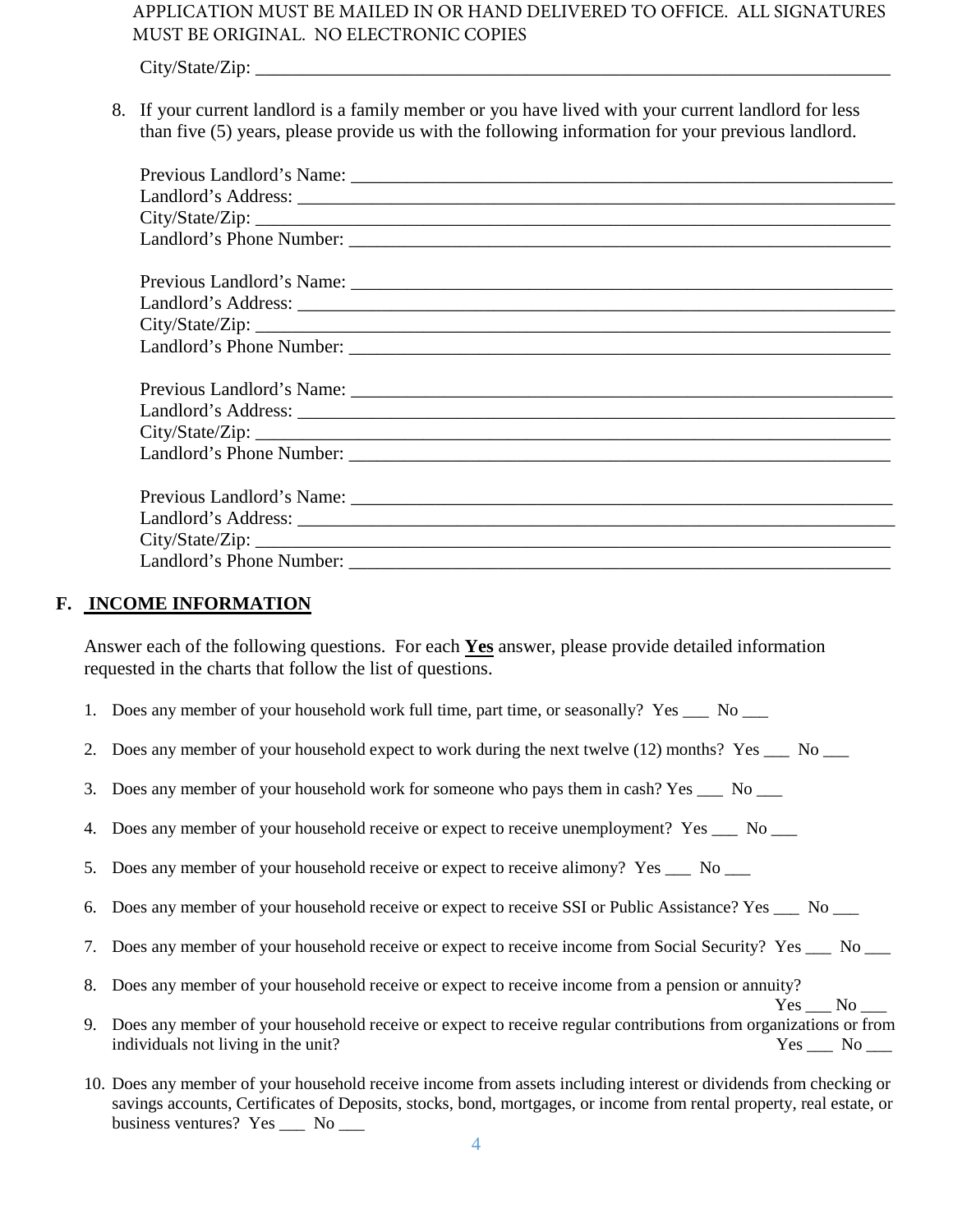**For each person who will be living in the unit**, please list the type and amount of **Gross Income** each person expects to receive monthly. Use the chart below:

| <b>Income Source</b>                | <b>Head of Household</b> |            | Spouse | Co-tenant |
|-------------------------------------|--------------------------|------------|--------|-----------|
| Social Security (SSA)               | \$                       | \$<br>/mo. | mo.    | /mo.      |
| Supplemental Security (SSI)         |                          |            |        |           |
| Pension                             |                          |            |        |           |
| Annuity                             |                          |            |        |           |
| Wages/Salaries, etc.                |                          |            |        |           |
| <b>Recurring Cash Contributions</b> |                          |            |        |           |
| <b>Welfare Assistance</b>           |                          |            |        |           |
| Alimony                             |                          |            |        |           |
| <b>Unemployment Benefits</b>        |                          |            |        |           |

## **G. ASSET INFORMATION:**

For each asset a household member has enter the requested information in the chart below: **1. BANK ACCOUNTS: Checking, Savings, CD's, Money Market, IRA, etc.**

| Type of Account | <b>Bank Name</b> | <b>Balance</b> | <b>Interest Rate</b> |
|-----------------|------------------|----------------|----------------------|
|                 |                  | Ψ              | $\%$                 |
|                 |                  | Ψ              | %                    |
|                 |                  | Φ              | $\%$                 |
|                 |                  | Φ              | $\%$                 |

## 2. **SECURITIES/STOCKS**:

| <b>Name of Company</b> | # of Shares | <b>Price Per Share</b> | <b>Annual Dividend</b> |
|------------------------|-------------|------------------------|------------------------|
|                        |             |                        |                        |
|                        |             |                        |                        |
|                        |             | w                      |                        |
|                        |             |                        |                        |

## **3. BONDS:**

| <b>Denomination Amounts</b> | <b>Number of Bonds</b> |
|-----------------------------|------------------------|
|                             |                        |
|                             |                        |

## **4. PROPERTY OWNED:**

| Do you own a home or real estate? | Y es | No |
|-----------------------------------|------|----|
| If yes, provide the full address: |      |    |
| <b>Address:</b>                   |      |    |
| City/State/Zip:                   |      |    |